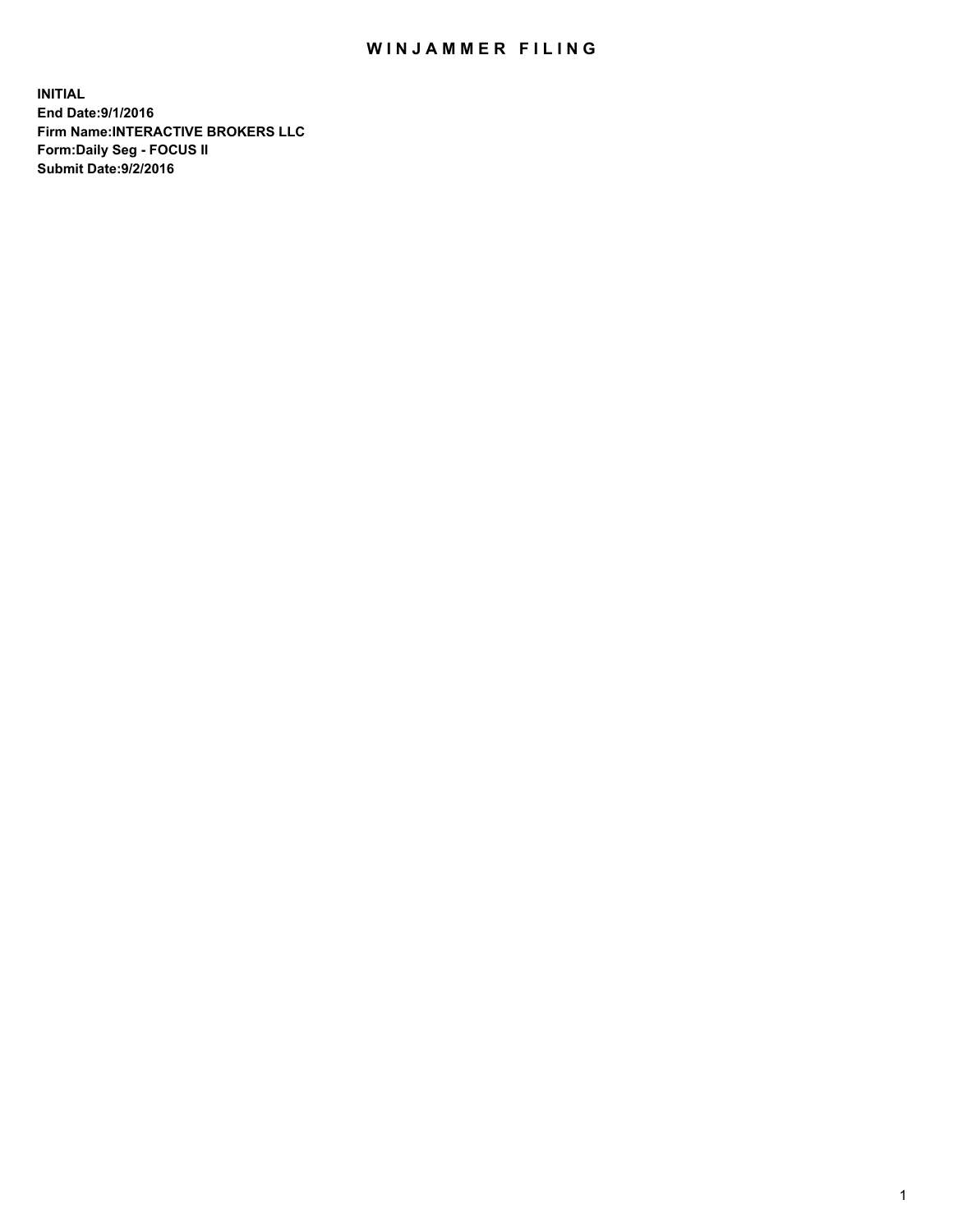## **INITIAL End Date:9/1/2016 Firm Name:INTERACTIVE BROKERS LLC Form:Daily Seg - FOCUS II Submit Date:9/2/2016 Daily Segregation - Cover Page**

| Name of Company<br><b>Contact Name</b><br><b>Contact Phone Number</b><br><b>Contact Email Address</b>                                                                                                                                                                                                                          | <b>INTERACTIVE BROKERS LLC</b><br>James Menicucci<br>203-618-8085<br>jmenicucci@interactivebrokers.c<br>om |
|--------------------------------------------------------------------------------------------------------------------------------------------------------------------------------------------------------------------------------------------------------------------------------------------------------------------------------|------------------------------------------------------------------------------------------------------------|
| FCM's Customer Segregated Funds Residual Interest Target (choose one):<br>a. Minimum dollar amount: ; or<br>b. Minimum percentage of customer segregated funds required:%; or<br>c. Dollar amount range between: and; or<br>d. Percentage range of customer segregated funds required between:% and%.                          | $\overline{\mathbf{0}}$<br>$\overline{\mathbf{0}}$<br>155,000,000 245,000,000<br>00                        |
| FCM's Customer Secured Amount Funds Residual Interest Target (choose one):<br>a. Minimum dollar amount: ; or<br>b. Minimum percentage of customer secured funds required:%; or<br>c. Dollar amount range between: and; or<br>d. Percentage range of customer secured funds required between: % and %.                          | $\overline{\mathbf{0}}$<br>$\mathbf 0$<br>80,000,000 120,000,000<br>00                                     |
| FCM's Cleared Swaps Customer Collateral Residual Interest Target (choose one):<br>a. Minimum dollar amount: ; or<br>b. Minimum percentage of cleared swaps customer collateral required:% ; or<br>c. Dollar amount range between: and; or<br>d. Percentage range of cleared swaps customer collateral required between:% and%. | $\overline{\mathbf{0}}$<br>$\underline{\mathbf{0}}$<br>0 <sub>0</sub><br>0 <sub>0</sub>                    |

Attach supporting documents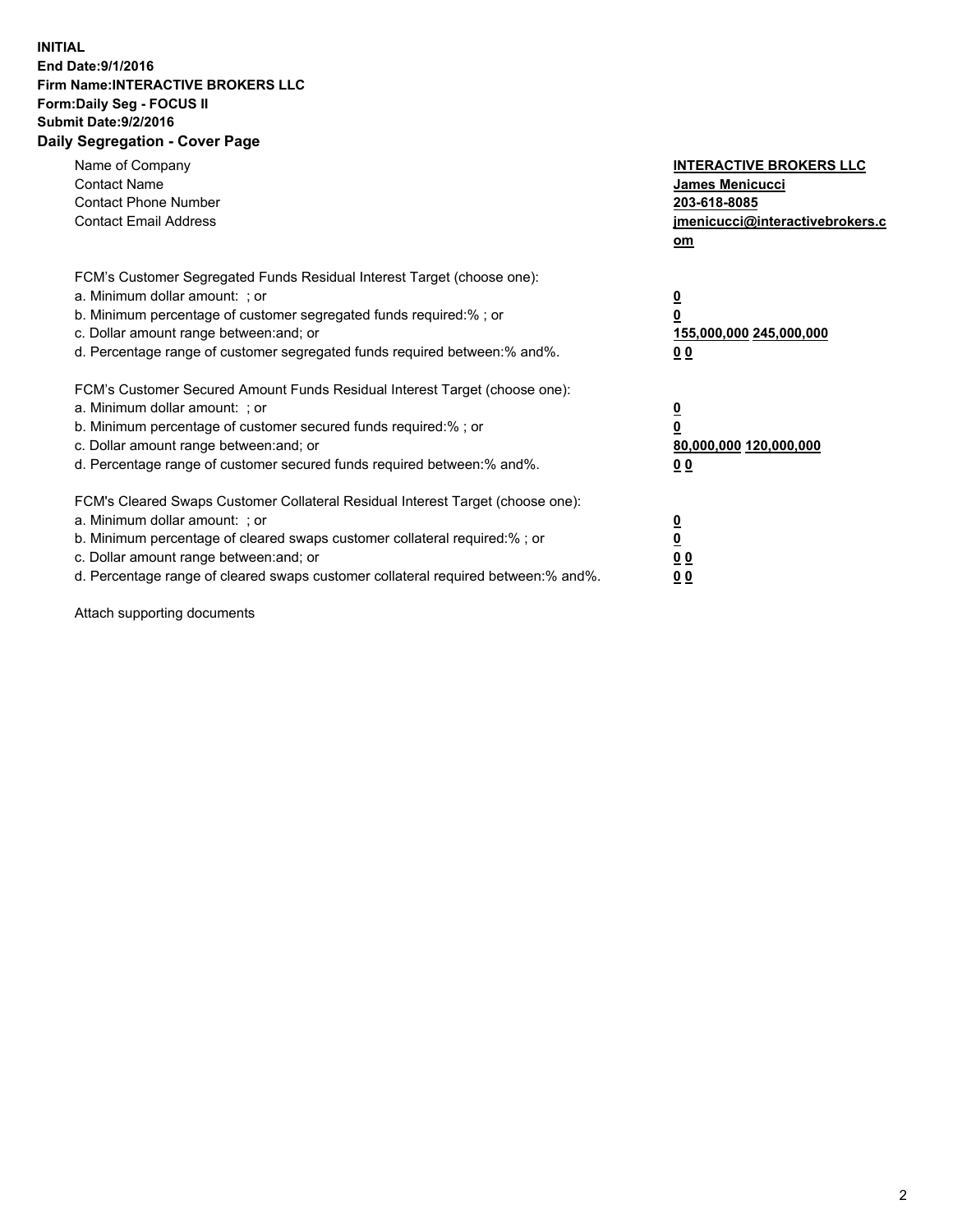## **INITIAL End Date:9/1/2016 Firm Name:INTERACTIVE BROKERS LLC Form:Daily Seg - FOCUS II Submit Date:9/2/2016 Daily Segregation - Secured Amounts**

|     | Foreign Futures and Foreign Options Secured Amounts                                         |                                  |
|-----|---------------------------------------------------------------------------------------------|----------------------------------|
|     | Amount required to be set aside pursuant to law, rule or regulation of a foreign            | $0$ [7305]                       |
|     | government or a rule of a self-regulatory organization authorized thereunder                |                                  |
| 1.  | Net ledger balance - Foreign Futures and Foreign Option Trading - All Customers             |                                  |
|     | A. Cash                                                                                     | 357,847,454 [7315]               |
|     | B. Securities (at market)                                                                   | $0$ [7317]                       |
| 2.  | Net unrealized profit (loss) in open futures contracts traded on a foreign board of trade   | 12,302,406 [7325]                |
| 3.  | Exchange traded options                                                                     |                                  |
|     | a. Market value of open option contracts purchased on a foreign board of trade              | 236,222 [7335]                   |
|     | b. Market value of open contracts granted (sold) on a foreign board of trade                | -38,703 [7337]                   |
| 4.  | Net equity (deficit) (add lines 1. 2. and 3.)                                               | 370, 347, 379 [7345]             |
| 5.  | Account liquidating to a deficit and account with a debit balances - gross amount           | 475,881 [7351]                   |
|     | Less: amount offset by customer owned securities                                            | 0 [7352] 475,881 [7354]          |
| 6.  | Amount required to be set aside as the secured amount - Net Liquidating Equity              | 370,823,260 [7355]               |
|     | Method (add lines 4 and 5)                                                                  |                                  |
| 7.  | Greater of amount required to be set aside pursuant to foreign jurisdiction (above) or line |                                  |
|     | 6.                                                                                          | 370,823,260 [7360]               |
|     |                                                                                             |                                  |
| 1.  | FUNDS DEPOSITED IN SEPARATE REGULATION 30.7 ACCOUNTS                                        |                                  |
|     | Cash in banks                                                                               |                                  |
|     | A. Banks located in the United States                                                       | 2,000,000 [7500]                 |
|     | B. Other banks qualified under Regulation 30.7                                              | 0 [7520] 2,000,000 [7530]        |
| 2.  | Securities                                                                                  |                                  |
|     | A. In safekeeping with banks located in the United States                                   | 413,790,295 [7540]               |
|     | B. In safekeeping with other banks qualified under Regulation 30.7                          | 0 [7560] 413,790,295 [7570]      |
| 3.  | Equities with registered futures commission merchants                                       |                                  |
|     | A. Cash                                                                                     | $0$ [7580]                       |
|     | <b>B.</b> Securities                                                                        | $0$ [7590]                       |
|     | C. Unrealized gain (loss) on open futures contracts                                         | $0$ [7600]                       |
|     | D. Value of long option contracts                                                           | $0$ [7610]                       |
|     | E. Value of short option contracts                                                          | 0 [7615] 0 [7620]                |
| 4.  | Amounts held by clearing organizations of foreign boards of trade                           |                                  |
|     | A. Cash                                                                                     | $0$ [7640]                       |
|     | <b>B.</b> Securities                                                                        | $0$ [7650]                       |
|     | C. Amount due to (from) clearing organization - daily variation                             | $0$ [7660]                       |
|     | D. Value of long option contracts                                                           | $0$ [7670]                       |
|     | E. Value of short option contracts                                                          | 0 [7675] 0 [7680]                |
| 5.  | Amounts held by members of foreign boards of trade                                          |                                  |
|     | A. Cash                                                                                     | 74,829,057 [7700]                |
|     | <b>B.</b> Securities                                                                        | $0$ [7710]                       |
|     | C. Unrealized gain (loss) on open futures contracts                                         | 47,202 [7720]                    |
|     | D. Value of long option contracts                                                           | 236,215 [7730]                   |
|     | E. Value of short option contracts                                                          | -38,701 [7735] 75,073,773 [7740] |
| 6.  | Amounts with other depositories designated by a foreign board of trade                      | $0$ [7760]                       |
| 7.  | Segregated funds on hand                                                                    | $0$ [7765]                       |
| 8.  | Total funds in separate section 30.7 accounts                                               | 490,864,068 [7770]               |
| 9.  | Excess (deficiency) Set Aside for Secured Amount (subtract line 7 Secured Statement         | 120,040,808 [7380]               |
|     | Page 1 from Line 8)                                                                         |                                  |
| 10. | Management Target Amount for Excess funds in separate section 30.7 accounts                 | 80,000,000 [7780]                |
| 11. | Excess (deficiency) funds in separate 30.7 accounts over (under) Management Target          | 40,040,808 [7785]                |
|     |                                                                                             |                                  |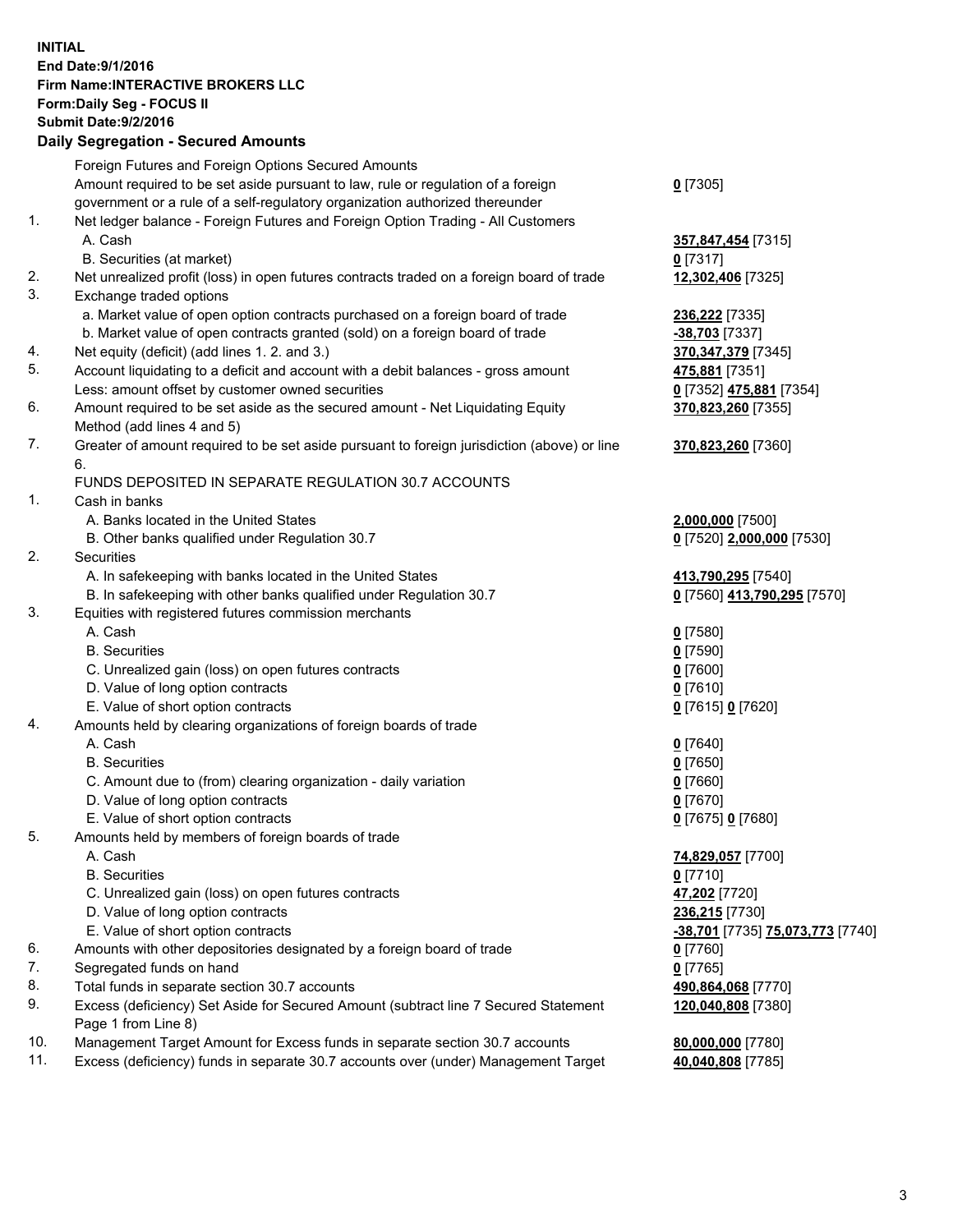**INITIAL End Date:9/1/2016 Firm Name:INTERACTIVE BROKERS LLC Form:Daily Seg - FOCUS II Submit Date:9/2/2016 Daily Segregation - Segregation Statement** SEGREGATION REQUIREMENTS(Section 4d(2) of the CEAct) 1. Net ledger balance A. Cash **3,035,892,570** [7010] B. Securities (at market) **0** [7020] 2. Net unrealized profit (loss) in open futures contracts traded on a contract market **-89,815,769** [7030] 3. Exchange traded options A. Add market value of open option contracts purchased on a contract market **140,706,341** [7032] B. Deduct market value of open option contracts granted (sold) on a contract market **-201,116,011** [7033] 4. Net equity (deficit) (add lines 1, 2 and 3) **2,885,667,131** [7040] 5. Accounts liquidating to a deficit and accounts with debit balances - gross amount **45,820** [7045] Less: amount offset by customer securities **0** [7047] **45,820** [7050] 6. Amount required to be segregated (add lines 4 and 5) **2,885,712,951** [7060] FUNDS IN SEGREGATED ACCOUNTS 7. Deposited in segregated funds bank accounts A. Cash **70,285,564** [7070] B. Securities representing investments of customers' funds (at market) **1,967,360,610** [7080] C. Securities held for particular customers or option customers in lieu of cash (at market) **0** [7090] 8. Margins on deposit with derivatives clearing organizations of contract markets A. Cash **30,109,463** [7100] B. Securities representing investments of customers' funds (at market) **1,120,411,322** [7110] C. Securities held for particular customers or option customers in lieu of cash (at market) **0** [7120] 9. Net settlement from (to) derivatives clearing organizations of contract markets **-15,841,896** [7130] 10. Exchange traded options A. Value of open long option contracts **140,706,092** [7132] B. Value of open short option contracts **-201,115,719** [7133] 11. Net equities with other FCMs A. Net liquidating equity **0** [7140] B. Securities representing investments of customers' funds (at market) **0** [7160] C. Securities held for particular customers or option customers in lieu of cash (at market) **0** [7170] 12. Segregated funds on hand **0** [7150] 13. Total amount in segregation (add lines 7 through 12) **3,111,915,436** [7180] 14. Excess (deficiency) funds in segregation (subtract line 6 from line 13) **226,202,485** [7190] 15. Management Target Amount for Excess funds in segregation **155,000,000** [7194] **71,202,485** [7198]

16. Excess (deficiency) funds in segregation over (under) Management Target Amount Excess